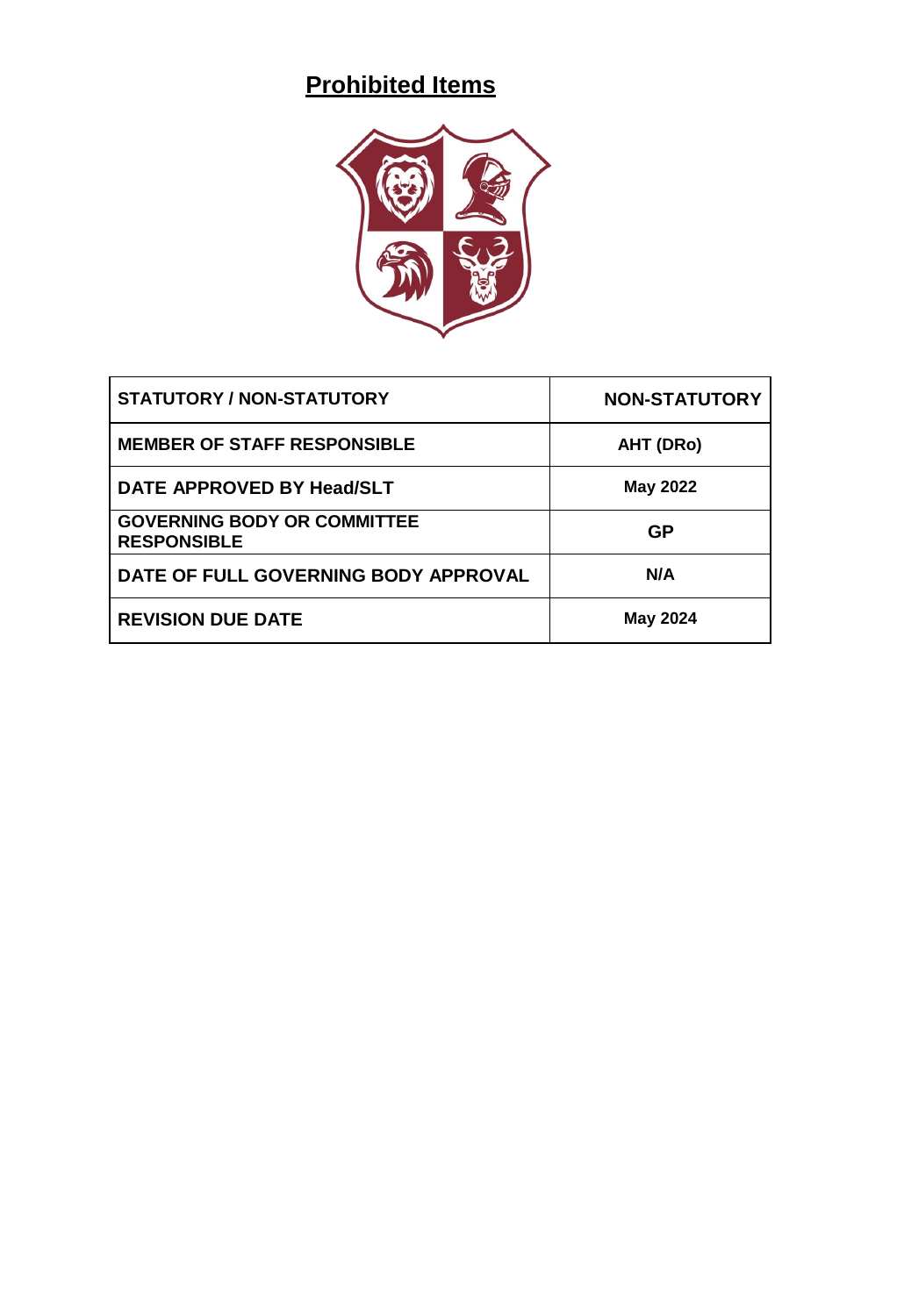### **Prohibited Items Policy: Health and Safety**

## **(encompassing smoking and vaping items/fizzy and energy drinks)**

### Principles:

There is medical proof that smoking has a detrimental effect on the health of those who smoke and on people who are in the company of smokers. We must try to protect all those who work and visit the school from the harmful effects of smoking and proactively encourage pupils to consider the impact on others as well as themselves.

Noadswood is a non-smoking site which protects the health of all member of the school community. We will promote the benefits of **not** smoking and educate the pupils of the school as to the harmful effects of smoking.

There is also medical evidence that the consumption of fizzy and energy drinks also has a detrimental effect on young people's ability to think clearly, regulate their energy levels through the day and stay healthy because of the chemicals that the drinks contain.

### Practice:

Noadswood site including all buildings and grounds has been designated as a **No Smoking Area.**

All visitors to the site will be notified that the school is a No Smoking Area. Any visitor to the site who is seen smoking will be asked not to smoke while at the school.

Any employee found smoking on the school site, or not school premises, will be challenged in line with Noadswood's staff conduct procedures.

All applicants for posts at the school will be notified that the school has a No Smoking policy.

Included within the school curriculum, specifically in the Citizenship programme, issues are covered relating to smoking and passive smoking. This is included in the Summer term for year 7s and the Spring term for year 8.

Peer pressure to smoke will be challenged. All available resources, including the Citizenship programme, visiting speakers and the school counsellor will be used towards this end. We are able to make referrals to Catch 22 and other 'smoke ' stop' organisations and charities for help and support for those pupils who wish to give up.

Pupils who smoke or bring any kind of cigarettes, vape or smoking paraphernalia on the school site are breaking the School's expectations and will therefore be held to account according to our behaviour policy. All such items will be confiscated and destroyed without consultation. Parents/Carers will be notified. Parents and Carers are expected to support the school in helping to maintain a non-smoking school site and in educating their son/daughter on the dangers of smoking so that there is true partnership around health and safety on these matters.

Any form of electronic cigarettes/vaping equipment are also banned and if found, will be confiscated and destroyed.

Any pupil suspected of being in possession of cigarettes/tobacco or any smoking paraphernalia can have their bags and coats/blazers searched; lockers can also